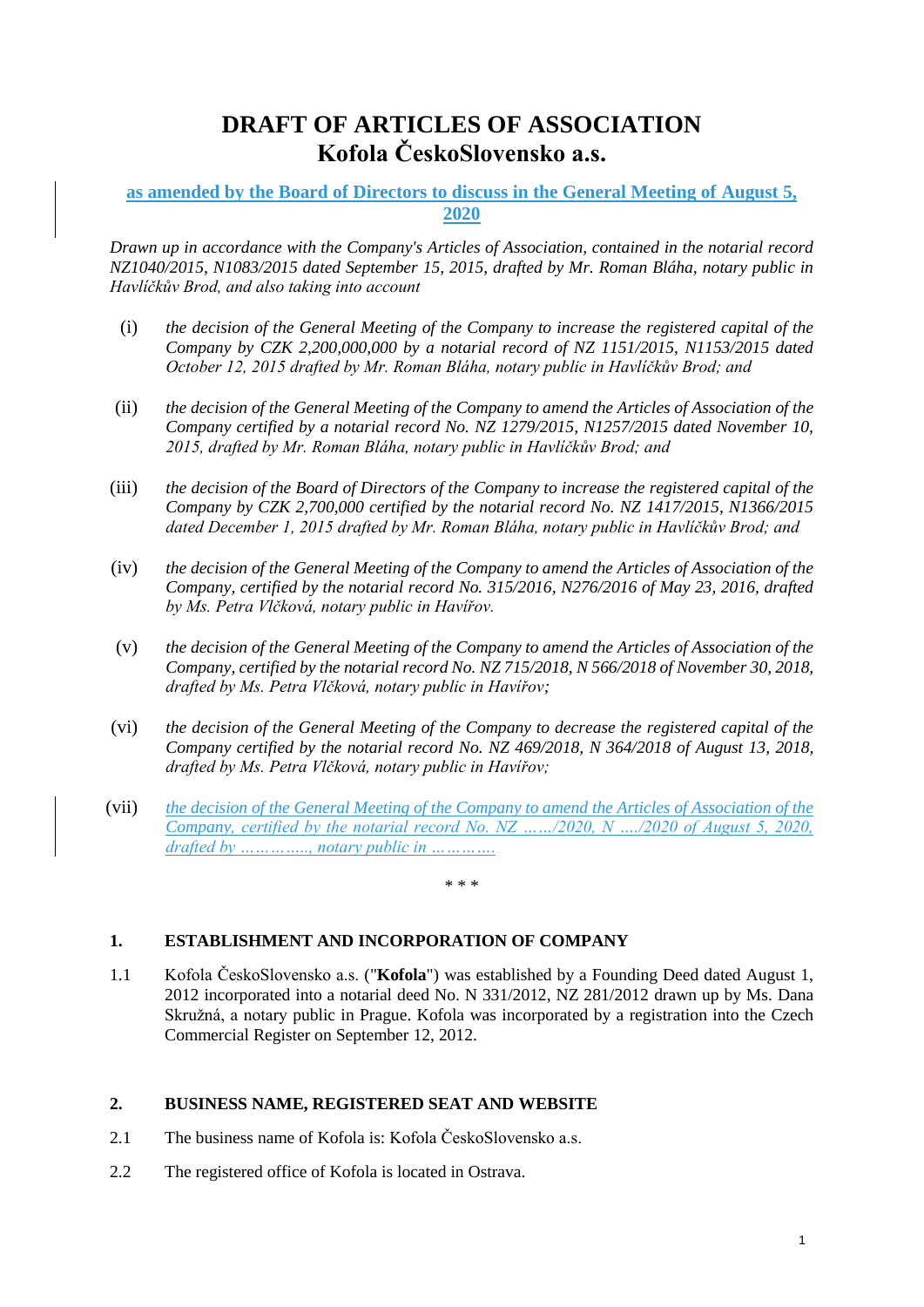2.3 The website of Kofola for posting mandatory information and documents on the Internet is: [www.firma.kofola.cz.](http://www.firma.kofola.cz/)

## **3. DURATION OF COMPANY**

3.1 Kofola has been established for an indefinite period of time.

#### **4. SCOPE OF BUSINESS AND ACTIVITY OF COMPANY**

- 4.1 Kofola's scope of business (*předmět podnikání*) is as follows:
	- (a) Production, trade and services not mentioned in the Annexes 1 through 3 of the Trade Licensing Act (*Výroba, obchod a služby neuvedené v přílohách 1 až 3 živnostenského zákona*);
	- (b) Activity of accounting advisors, maintenance of accounting and maintenance of tax evidence (*Činnost účetních poradců, účetnictví, vedení daňové evidence*).
- 4.2 Kofola's scope of activity (*předmět činnosti*) is as follows:
	- (a) Lease of real-estate, apartments and non-residential premises (*Pronájem nemovitostí, bytů a nebytových prostor*).

## **5. REGISTERED CAPITAL AND SHARES OF COMPANY**

- 5.1 The registered capital of Kofola amounts to CZK 1,114,597,400 (in words: one billion one hundred and fourteen million, five hundred and ninety-seven thousand four hundred Czech Koruna).
- 5.2 The registered capital is divided into 22.291.948 (in words: twenty-two million, two hundred and ninety-one thousand nine hundred and forty-eight) common registered shares (*kmenové akcie na jméno*), each of a face value of CZK 50 (in words: fifty Czech Koruna), issued as bookentry shares (*zaknihované akcie*) (the "**Shares**" or each individually a "**Share**").
- 5.3 The Shares are transferrable without any limitation.
- 5.4 Each Share carries one (1) vote. The total number of votes in Kofola is 22.291.948 (in words: twenty-two million, two hundred and ninety-one thousand nine hundred and forty-eight) votes.
- 5.5 It is assumed that Kofola employees and employees of its subsidiaries do not have to pay the issue price of such shares in full or that they may acquire them from Kofola under other advantageous terms when subscribing or acquiring Kofola shares by its employees and employees of its subsidiaries, under the condition that any difference between the paid-up portion of the issue price and the price or the issue price and the price will be covered by Kofola's own resources. The terms of such acquisition of Kofola shares are determined by the Board of Directors. This Article applies *mutatis mutandis* to retired employees of Kofola and of its subsidiaries.

#### **6. GLOBAL SHARE**

6.1 This Section applies only in case Kofola has issued certificated shares.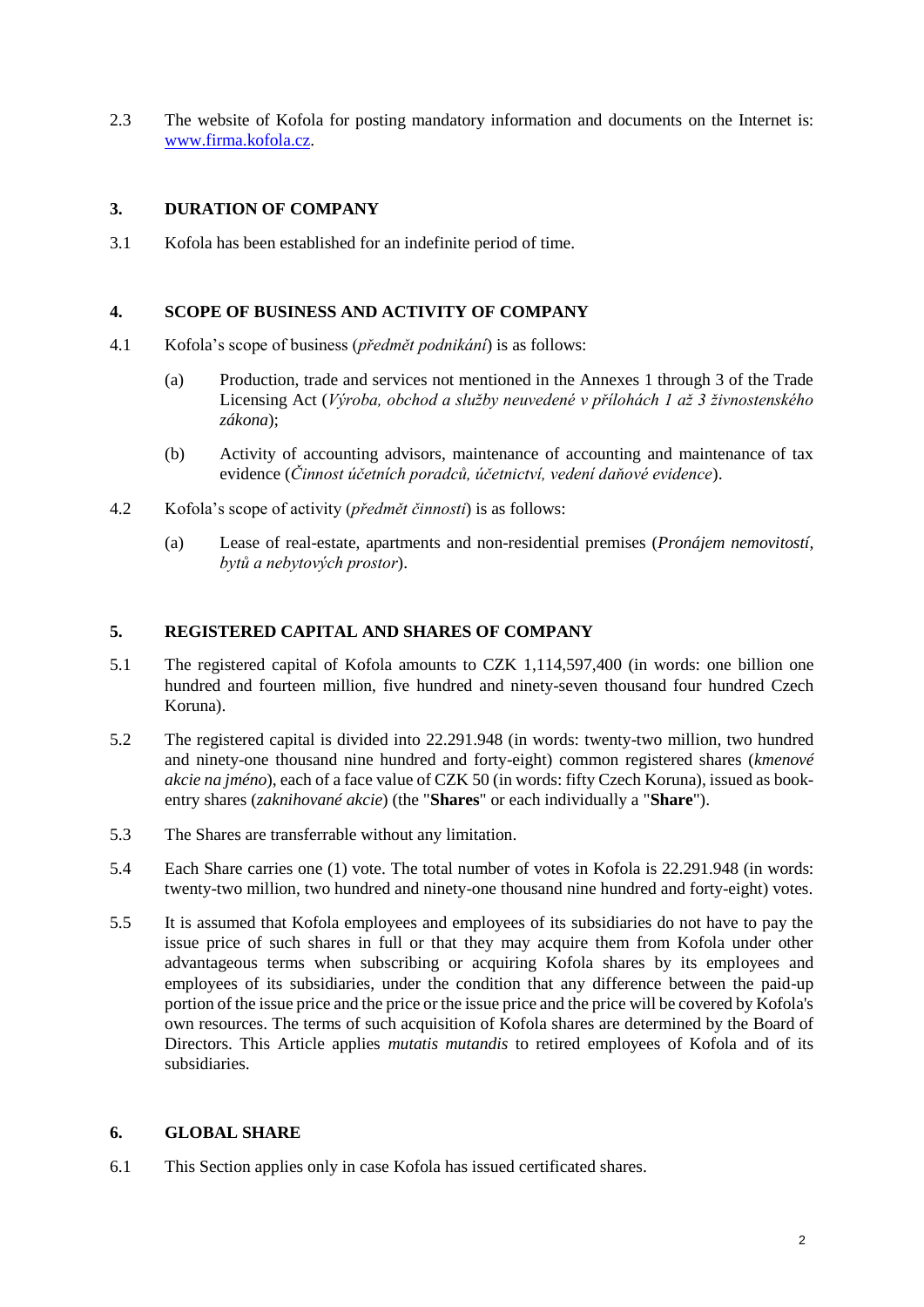- 6.2 Global shares replacing individual replaceable shares can be issued to shareholders.
- <span id="page-2-2"></span>6.3 A shareholder owning more individual replaceable shares can at any time request Kofola to exchange these shares for one (1) or more global shares.
- <span id="page-2-3"></span><span id="page-2-1"></span><span id="page-2-0"></span>6.4 A shareholder owning a global share can at any time request Kofola to exchange this share:
	- (a) for individual replaceable shares; or
	- (b) for more global shares replacing the original global share in such a way that newly issued global shares replace those replaceable individual shares replaced by the original global share; or
	- (c) for individual replaceable shares and one or more global shares by a combination of option [\(a\)](#page-2-0) and [\(b\).](#page-2-1)
- 6.5 Kofola must satisfy the request of a shareholder for exchange pursuant to Sections [6.3](#page-2-2) and [6.4](#page-2-3) without undue delay after receipt of the request, however not earlier than all shares determined to be exchanged are handed over to Kofola, and within 14 calendar days thereafter at the latest. Costs for the exchange and costs for the destroying of replaced (global) shares are borne by Kofola.

#### **7. BONDS**

7.1 Pursuant to a resolution of the General Meeting, Kofola may issue bonds which incorporate a right to exchange for shares of Kofola (i.e. convertible bonds) or a prior right to subscribe to new shares of Kofola (i.e. priority bonds).

#### **8. LIST OF SHAREHOLDERS**

- 8.1 Subject to the following paragraph, shareholders of Kofola will be entered in a List of Shareholders kept by Kofola. The law stipulates contents of a List of Shareholders.
- 8.2 In so far as the Shares are dematerialized, a List of Shareholders is replaced by a book-entry securities register.

#### **9. RIGHTS AND OBLIGATIONS OF SHAREHOLDERS**

- 9.1 The law and these Articles of Association stipulate rights and obligations of a shareholder.
- 9.2 A shareholder has a right in particular to:
	- (a) a share in profit and/or other own resources and/or liquidation surplus if a profit and/or other own resources and/or liquidation surplus is determined for distribution among shareholders;
	- (b) participate and vote at a General Meeting; and
	- (c) make proposals and counter-proposals to the matters involved in the agenda of a General Meeting.
- 9.3 A shareholder has also a right to request and receive clarification on the matters relating to Kofola or entities controlled by Kofola under the conditions set by the Act No. 90/2012 Coll., the Companies Act ("**Czech Companies Act**"). Unless a Chairman of a General Meeting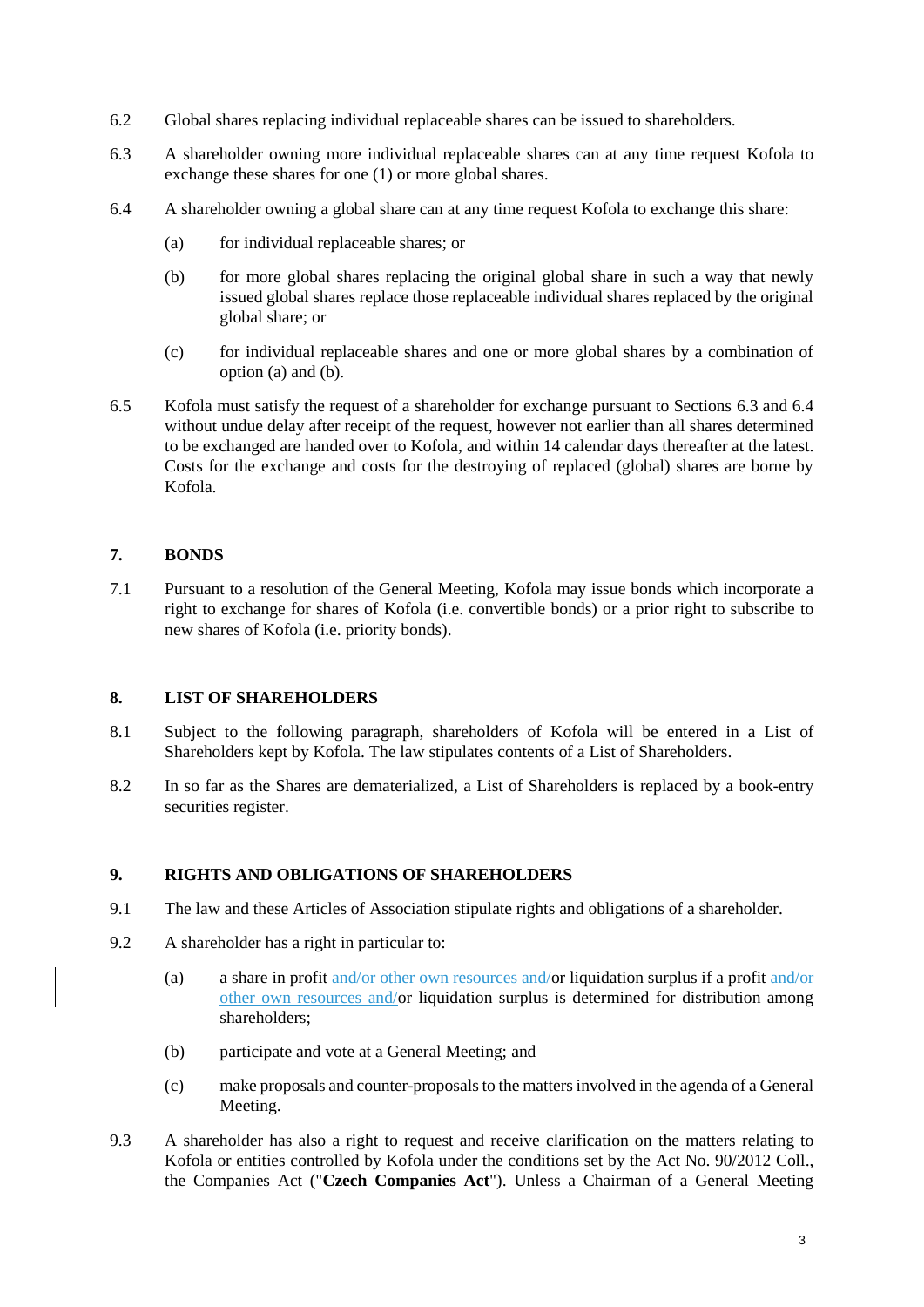decides otherwise, every shareholder has a time limit of 5 minutes to present its request. If a shareholder submits its request in writing, such written request may be submitted in a format not exceeding A4 using 12 font size.

- 9.4 A Shareholder has the right to make proposals and counterproposals on the matters included in the agenda of the General Meeting. Proposals and counterproposals delivered to the Company no later than 3 days before the General Meeting will be published on the Company's website by the Board of Directors without undue delay. If the proposals and counterproposals are delivered no later than 5 days before the General Meeting the Board of Directors will also publish its opinion without undue delay. Where the proposals and counterproposals include explanation, the explanation will also be published by the Bord of Directors.If a shareholder intends to make a counterproposal on an issue included in the agenda of the General Meeting, it shall deliver it to Kofola at the latest 15 (fifteen) calendar days before the General Meeting should take place; this shall not apply to proposals to appoint certain persons as Kofola´s bodies that might be submitted by a shareholder not only prior to the General Meeting but as well directly at the General Meeting.
- 9.5 No shareholder has a prior right to subscribe to new shares of Kofola which have not been subscribed by another shareholder of Kofola within the meaning of Sec. 484(2) of the Czech Companies Act.
- 9.6 A share in Kofola's profit and liquidation surplus can be paid not only in cash. The way in which payment of a share in Kofola's profit and liquidation surplus is to be made will be decided on by the General Meeting.
- 9.7 The decisive date to exercise a shareholder right to share in Kofola's profit corresponds to the decisive date to attend the General Meeting which resolved on the profit distribution.
- 9.8 The decisive date to attend a General Meeting is the seventh day preceding the date of holding of the General Meeting.

#### **10. INTERNAL STRUCTURE SYSTEM OF COMPANY, COMPANY'S BODIES**

- 10.1 Kofola chose a dualistic internal structure system.
- 10.2 Kofola's bodies are:
	- (a) General Meeting;
	- (b) Board of Directors;
	- (c) Supervisory Board; and
	- (d) Audit Committee.
- 10.3 In case Kofola has a sole shareholder, no General Meeting takes place and the sole shareholder will exercise the powers of the General Meeting. If the sole shareholder adopts a resolution while performing powers of the General Meeting, the sole shareholder must deliver such a resolution to the attention of Kofola; such a resolution is effective vis-à-vis Kofola as of the moment it is received by Kofola. Members of Kofola's bodies are obliged to present a proposal of resolutions to the sole shareholder in sufficient time advance. The sole shareholder may determine a deadline by which the proposal must be presented to the sole shareholder.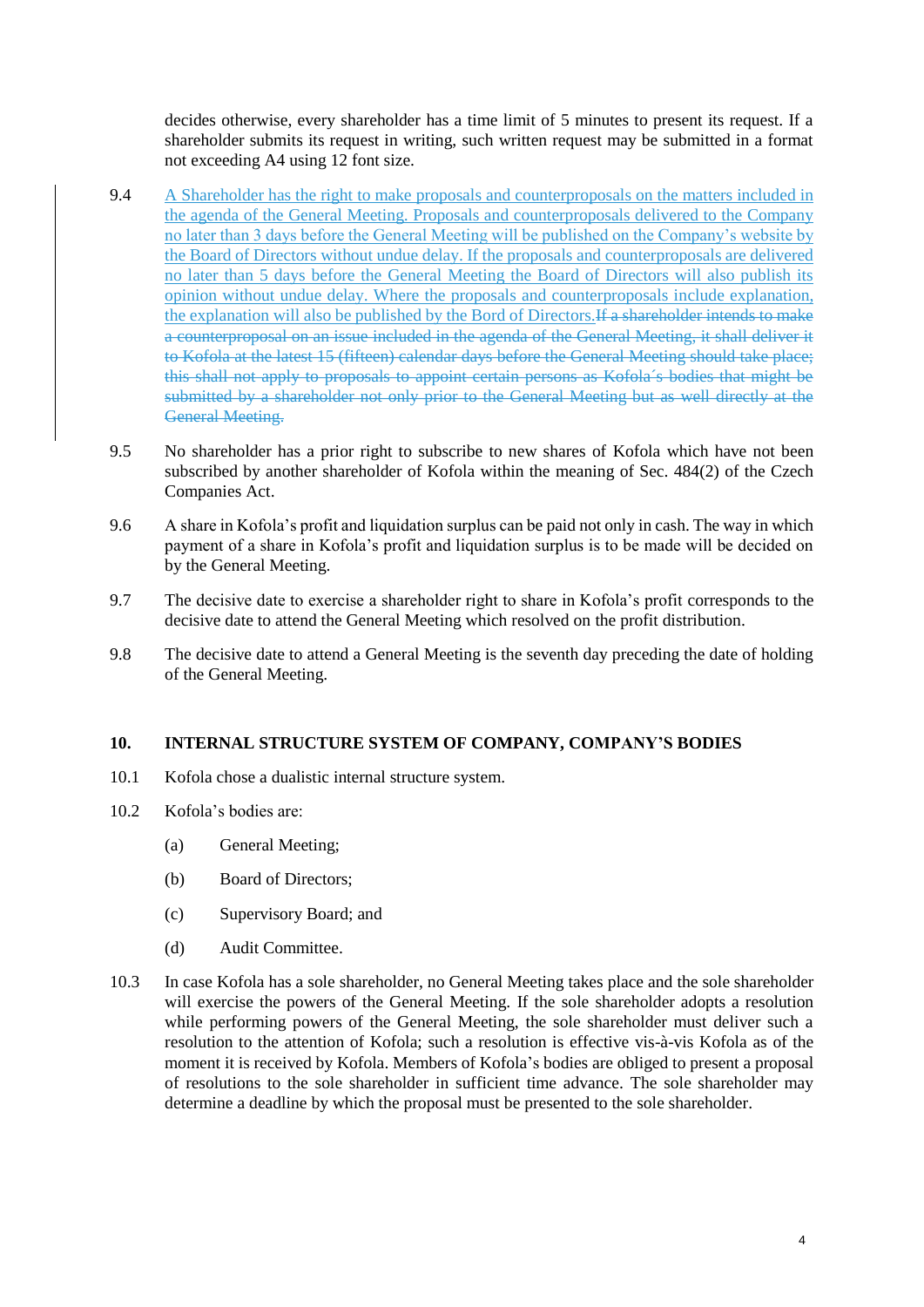#### **11. GENERAL MEETING**

- 11.1 The General Meeting is the supreme body of Kofola.
- 11.2 The General Meeting is authorized to:
	- (a) decide on changes of the Articles of Association, unless it is a change which occurred as a result of increase of the registered capital by the Board of Directors authorized by the General Meeting to do so or a change which occurred as a result of other legal facts;
	- (b) adopt procedural rules of the General Meeting, if Kofola desires to provide more details on the course of a General Meeting of Kofola besides the rules stipulated by the law or these Articles of Association;
	- (c) elect and recall members of the Supervisory Board and approve their agreement on performance of office including their remuneration;
	- (d) appoint and recall a liquidator and approve its agreement on performance of office including its remuneration;
	- (e) approve a transfer, lease or pledge of Kofola's enterprise or such a part thereof that would imply a significant change of the existing structure of the enterprise or a significant change of the scope of business or activity of Kofola,
	- (f) decide on matters which are submitted by the Board of Directors to the General Meeting to be resolved by the General Meeting;
	- (g) grant instructions to the Board of Directors and Supervisory Board and approve operating principles of the Board of Directors and the Supervisory Board, provided that these are not contrary to law; the General Meeting may also prohibit a member of the Board of Directors and Supervisory Board to take certain actions, in case such a prohibition is in the interest of Kofola;
	- (h) decide on distribution of profit, incl. distribution of dividends, or of other own sources, or decide on settlement of loss;
	- (i) appoint Kofola's auditor;
	- (j) approve the remuneration policy and the reports on remuneration under the Capital Market Undertakings Act;
	- $\Theta(x)$  approve significant transaction under Section 121s et. Seq. of the Capital Market Undertakings Act; and
	- $\Theta$ (i)(l) decide on any other issues falling under the powers of the General Meeting by virtue of the Czech Companies Act or these Articles of Association.
- 11.3 A General Meeting is convened by the Board of Directors. The Czech Companies Act provides for the cases in which a General Meeting must be convened by a member of the Board of Directors, by the Supervisory Board or by its member.
- 11.4 A Convener is obliged to publish an invitation to the General Meeting at the latest 30 days before the General Meeting on Kofola's website www.firma.kofola.cz. Sending of invitations to a shareholder's address is replaced by a publication in the Commercial Bulletin. Except for the methods referred to in preceding sentences a shareholder may also request sending of invitations to a General Meeting of the company to its e-mail address that a shareholder notifies to Kofola no later than 7 days prior sending of an invitation to a General Meeting by means of a written notice sent to the registered office of Kofola whereas a signature on such notification must be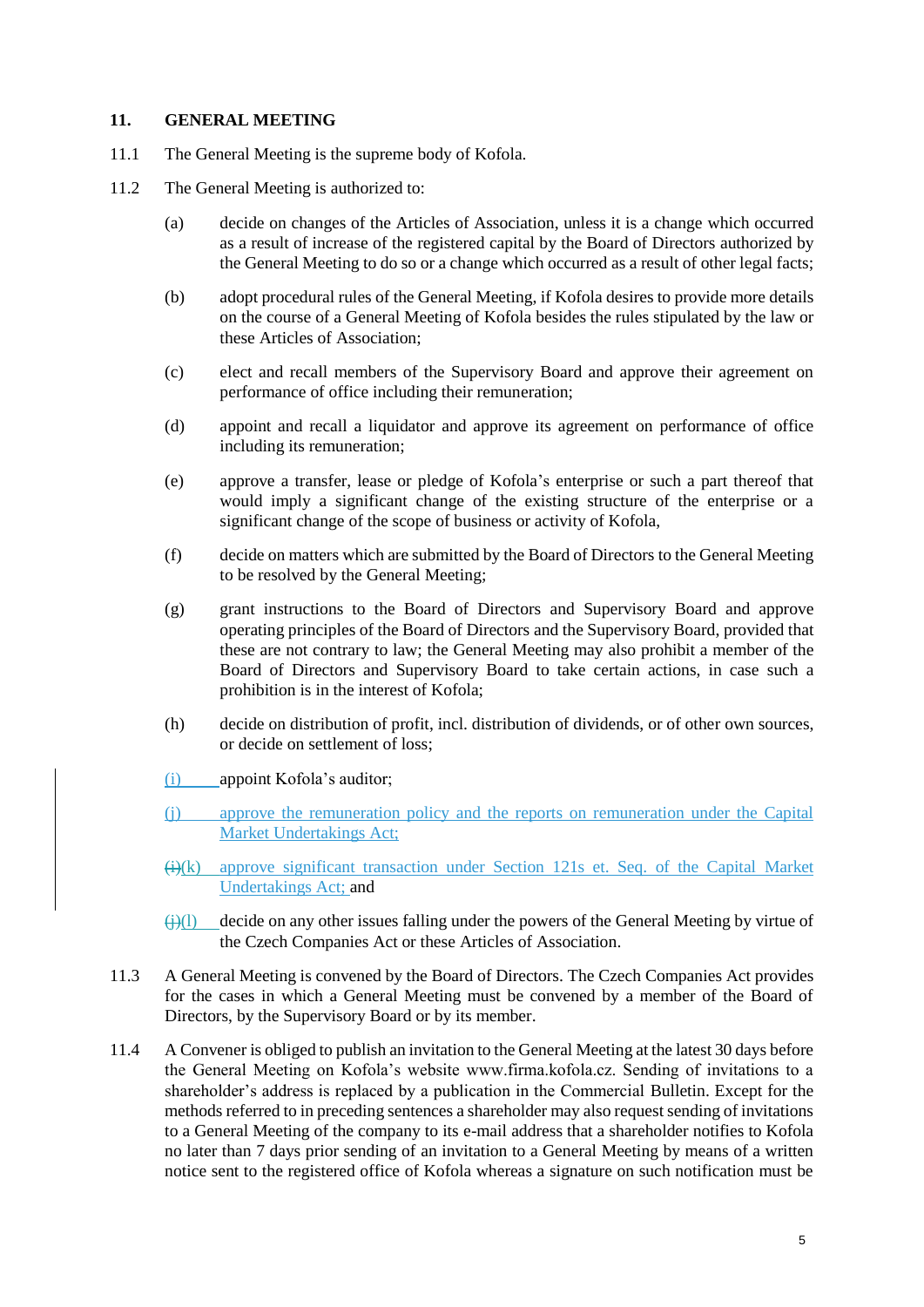legalised. If the shareholder delivers its notification less than 7 days before dispatching of an invitation to a General Meeting the notification concerned shall be taken into account for a following General Meeting. In case of a shareholder - legal entity, an original or a certified copy of a registry extract or another reliable document that will prove the existence of the shareholder and the authorization of the authorized person(s) to sign a notification must be attached to the notification, such a document must not be older than three (3) months. If a notification is signed by a proxy of the shareholder, a proxy must attach a Power of Attorney in writing signed by a shareholder (if a shareholder is an individual) or one or more authorized person(s) on behalf of a shareholder (if a shareholder is a legal entity) in each case with such signature being legalised. A proxy of a shareholder that is a legal entity must attach, along with the Power of Attorney, an original or a certified copy of a registry extract or another reliable document that will prove the existence of the shareholder and the authorization of the authorized person(s) to signed the Power of Attorney on behalf of the shareholder; these documents (except the Power of Attorney) may not be older than three (3) months. If these documents are not in Czech or English language, an official translation of the documents or their necessary part into the Czech or English language must be attached.

In such a case, Kofola delivers invitations to prospective General Meetings also by email to the announced email address. If a shareholder no longer wishes to receive invitations to the prospective General Meetings also electronically to the notified email address, the shareholder shall notify it to Kofola in writing in the same manners as specified above in this paragraph no later than 7 days prior dispatching of an invitation to a General Meeting. If a shareholder causes that the email address that he or she notified to Kofola for the purposes of delivery of invitations to a General Meeting does not correspond to the actual state of affairs or that such e-mail address was in the meantime cancelled and the shareholder has not notified a new e-mail address to Kofola, the shareholder may not seek invalidity of the resolutions of the General Meeting due to the fact that Kofola did not allow the shareholder to participate in the General Meeting or exercise voting rights at the General Meeting on the basis of this fact.

- 11.5 A General Meeting constitutes a quorum if the shareholders present at the General Meeting own shares with aggregate face value exceeding 50% of the registered capital. If a General Meeting does not constitute a quorum within one (1) hour from its anticipated opening, a substitute General Meeting with the same agenda will be convened by the Board of Directors without undue delay, if still necessary, in the manner prescribed by the Czech Companies Act and these Articles of Association. A substitute General Meeting can take place without a necessity to constitute the quorum.
- 11.6 An invitation to a General Meeting must include the statutory information. In the case of a proposal to amend the Articles of Association, also a brief, apt description, and the reasons concerning the intended amendment to the Articles of Association must be cited in the invitation. The full proposal of the amendment to the Articles of Association will be published by the Board of Directors on the website of the Company together with the invitation to the General Meeting and the Company will enable every shareholder to consult the amendment to the Articles of Association in the registered seat of the Company within the period stated in the invitation to the General Meeting; the shareholders will be notified of this right in the invitation to the General Meeting.An invitation to a General Meeting must include the statutory information and in case of a proposal to amend the Articles of Association, also the content of the intended amendment should be cited in the invitation. Kofola will also enable to the shareholders a free access to the proposal of amendment of the Articles of Association at the registered office of Kofola and on its website.
- 11.7 If all shareholders agree, a General Meeting can take place also without fulfilling the requirements set for convocation of a General Meeting.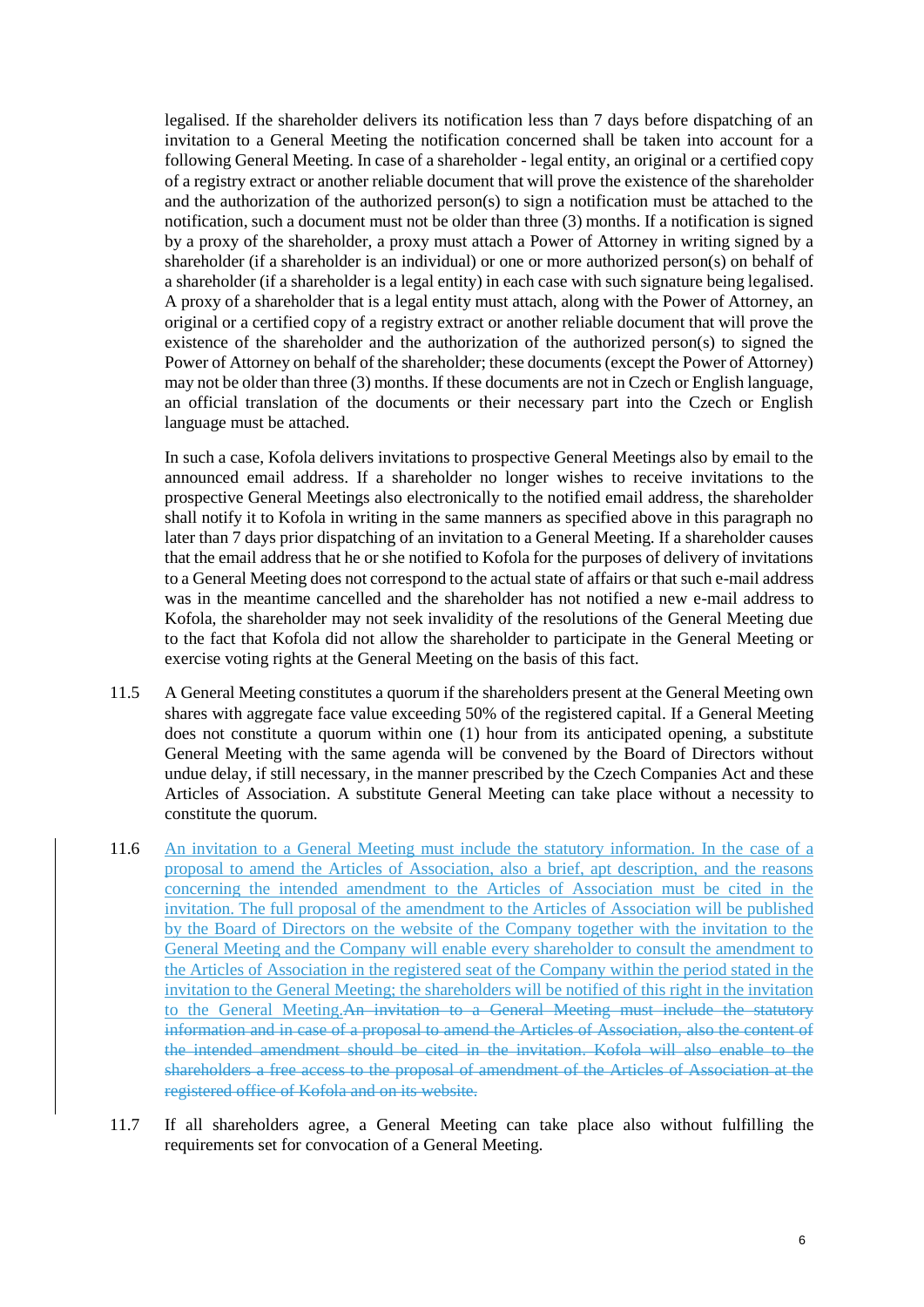- 11.8 Without previous approval of the General Meeting, making sound or visual recordings of a General Meeting is prohibited.
- 11.9 Kofola must, for each agenda of a General Meeting, include a "Discussion" point and provide for the discussion enough space.
- 11.10 A General Meeting convened on request of qualified shareholders, as defined by the Czech Companies Act, may only be cancelled or its date changed upon the approval by the shareholders submitting the request. In all other cases, a General Meeting may be cancelled, when any extraordinary obstacles to its holding (such as force majeure) occur or when holding a General Meeting would be obviously purposeless.

#### **12. PARTICIPATION AT GENERAL MEETING**

- 12.1 A venue, date and time of a General Meeting will be determined in a manner so as to ensure that a shareholder's right to attend a General Meeting is not unreasonably restricted. It is deemed that a General Meeting convened to begin and end between 9.00 am (CET) and 6.00 pm (CET) on a business day at the registered office of Kofola, elsewhere in Ostrava or in Prague does not unreasonably restrict a shareholder's right to attend a General Meeting.
- 12.2 A shareholder can participate at a General Meeting either personally or through a proxy. The participation of a person designated by the shareholder under Section 399 (2) of the Business Corporations Act is not allowed, except for a person assisting to a shareholder who has disability under the relevant legislation.
- <span id="page-6-0"></span>12.3 A shareholder who is an individual will submit his identification card or passport in order to prove his identity before being admitted to a General Meeting.
- 12.4 A shareholder that is a legal entity may participate at a General Meeting through a person authorized to represent such a shareholder (authorized person). In such a case, the authorized person will submit an original or a certified copy of a registry extract or another reliable document that will prove the existence of the shareholder and the authorization of the authorized person to represent the shareholder; these documents may not be older than three (3) months. If these documents are not issued in Czech or English language, an official translation of the documents or their necessary part into the Czech or English language must be attached. An authorized person will submit his identification card or passport in order to prove his identity before being admitted to a General Meeting.
- <span id="page-6-1"></span>12.5 If a shareholder is represented by a proxy, the proxy must, before being admitted to a General Meeting, submit a Power of Attorney in written form signed by the shareholder (if a shareholder is an individual) or signed by one or more authorized person(s) on behalf of the shareholder (if a shareholder is a legal entity) in each case with such signature being legalized. A proxy of a shareholder that is a legal entity must submit, along with the Power of Attorney, an original or a certified copy of a registry extract or another reliable document that will prove the existence of the shareholder and the authorization of the authorized person(s) who signed the Power of Attorney on behalf of the shareholder; these documents (except the Power of Attorney) may not be older than three (3) months. If these documents are not in Czech or English language, an official translation of the documents or their necessary part into the Czech or English language must be attached. The proxy will submit his identification card or passport in order to prove his identity before being admitted to a General Meeting.
- 12.6 Kofola may admit to a General Meeting a shareholder, its authorized representative or its proxy if there is no doubt about their identity and their power to represent the shareholder even if the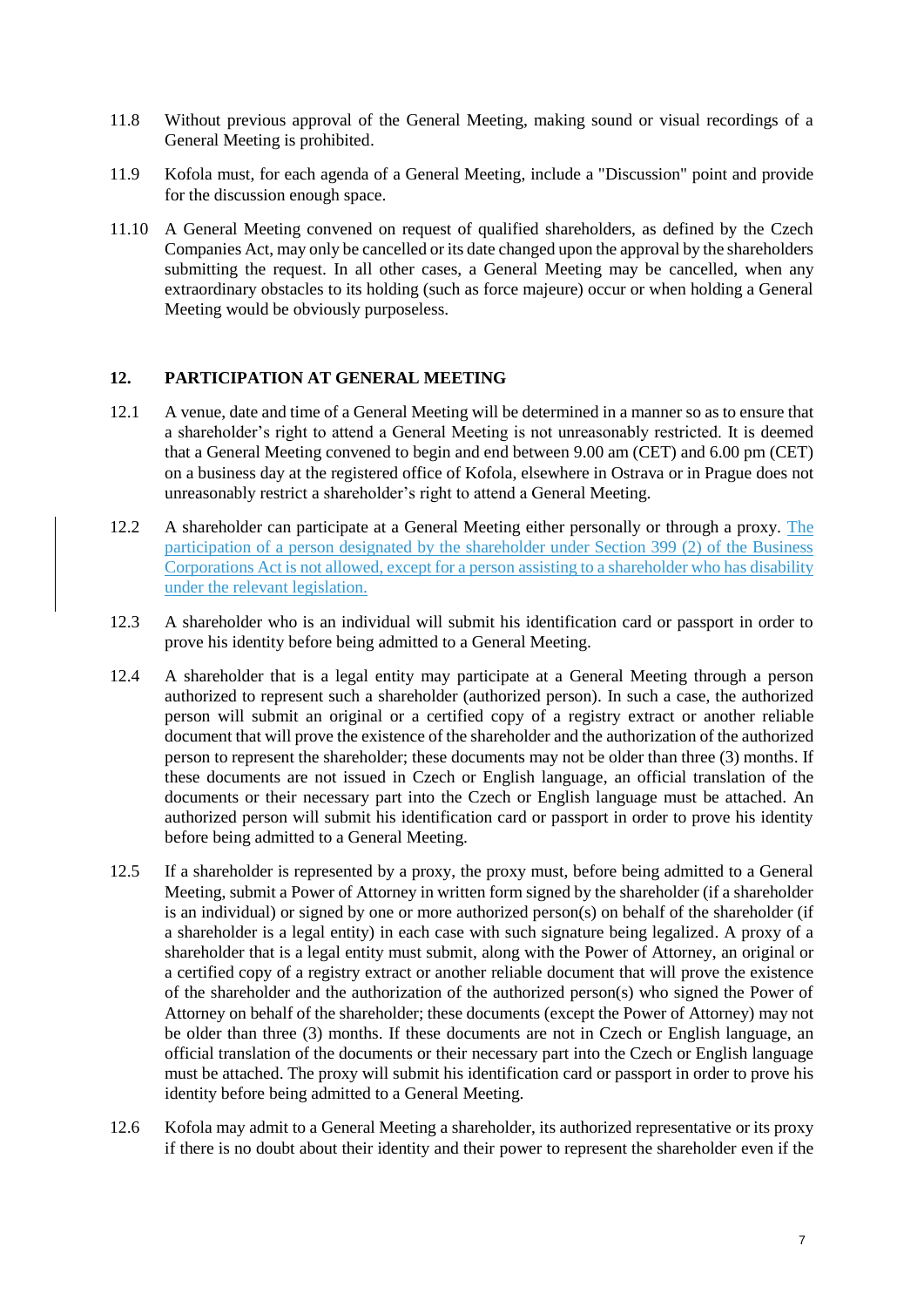documents to be submitted under the Sections [12.3](#page-6-0) through [12.5](#page-6-1) are not submitted in their entirety or with necessary signature notarization.

- 12.7 The Power of Attorney must state if it is granted for representing in one or more General Meetings. At the latest on the day of posting of an invitation to a General Meeting, Kofola shall make available in writing at Kofola's registered office and electronically by posting on Kofola's website a form of a Power of Attorney. Kofola shall enable the shareholders to announce granting or removal of the Power of Attorney through electronic means. Such a notification shall be accompanied by a guaranteed electronic signature based on a qualified certificate issued by an accredited certifying service provider. Details for a notification of granting or removal of a Power of Attorney and requirements for its content shall be announced by the Board of Directors on Kofola's website.
- 12.8 All present shareholders will be recorded in an attendance list (*seznam přítomných akcionářů*) that will contain information required by the Czech Companies Act. If a certain person is refused to be registered in the attendance list and admitted to a General Meeting, the refusal and its reasoning will be specified in the attendance list. The attendance list must be available in the meeting room until the closing of a General Meeting.
- 12.9 Members of the Board of Directors attending a general meeting shall be permitted to speak whenever they request. Members of the Supervisory Board or the Audit Committee must be admitted to a General Meeting whenever they wish. An auditor is entitled to participate at the relevant part of a General Meeting to acquaint General Meeting approving financial statements with its findings. Other persons can participate at a General Meeting subject to consent of the convener of a General Meeting or a Chairman of the General Meeting.

## **13. COURSE OF GENERAL MEETING**

- 13.1 A General Meeting will be opened by a convener or by a person designated by a convener. If no such person is present at a General Meeting, a General Meeting will be opened by a Chairman of the Board of Directors or by a person designated by the Chairman, or in case of lack of such designation, by the oldest member of the Board of Directors present at a General Meeting. If no such person is present, a General Meeting will be opened by a Chairman of the Supervisory Board or by a person designated by the Chairman. If none of the persons stipulated above can open the General Meeting, the General Meeting will be opened by a shareholder owning shares with highest aggregate nominal value; if there are more such shareholders, the oldest of them (or the oldest person representing them) will open the General Meeting.
- 13.2 A person opening a General Meeting confirms correctness of the convocation of a General Meeting and its quorum and present its agenda. Thereafter, he proposes candidates for position of (i) a Chairman of a General Meeting, (ii) a minute taker, (iii) a minute verifier, and (iv) a scrutinizer(s). The general meeting may decide that the chairman of the general meeting and the minute verifier shall be the same person and as well as that the chairman of the general meeting shall also scrutinise votes provided that it does not jeopardize the due and proper course of proceedings of the general meeting.
- 13.3 A Chairman of a General Meeting arranges for a due course of a General Meeting, including arranging for order of voting, ensuring its proper course, declare the agenda completed, resolve doubts concerning the procedure and manage work of the staff procuring the course of a General Meeting.
- 13.4 A Chairman of a General Meeting may not resign from his position without a significant reason.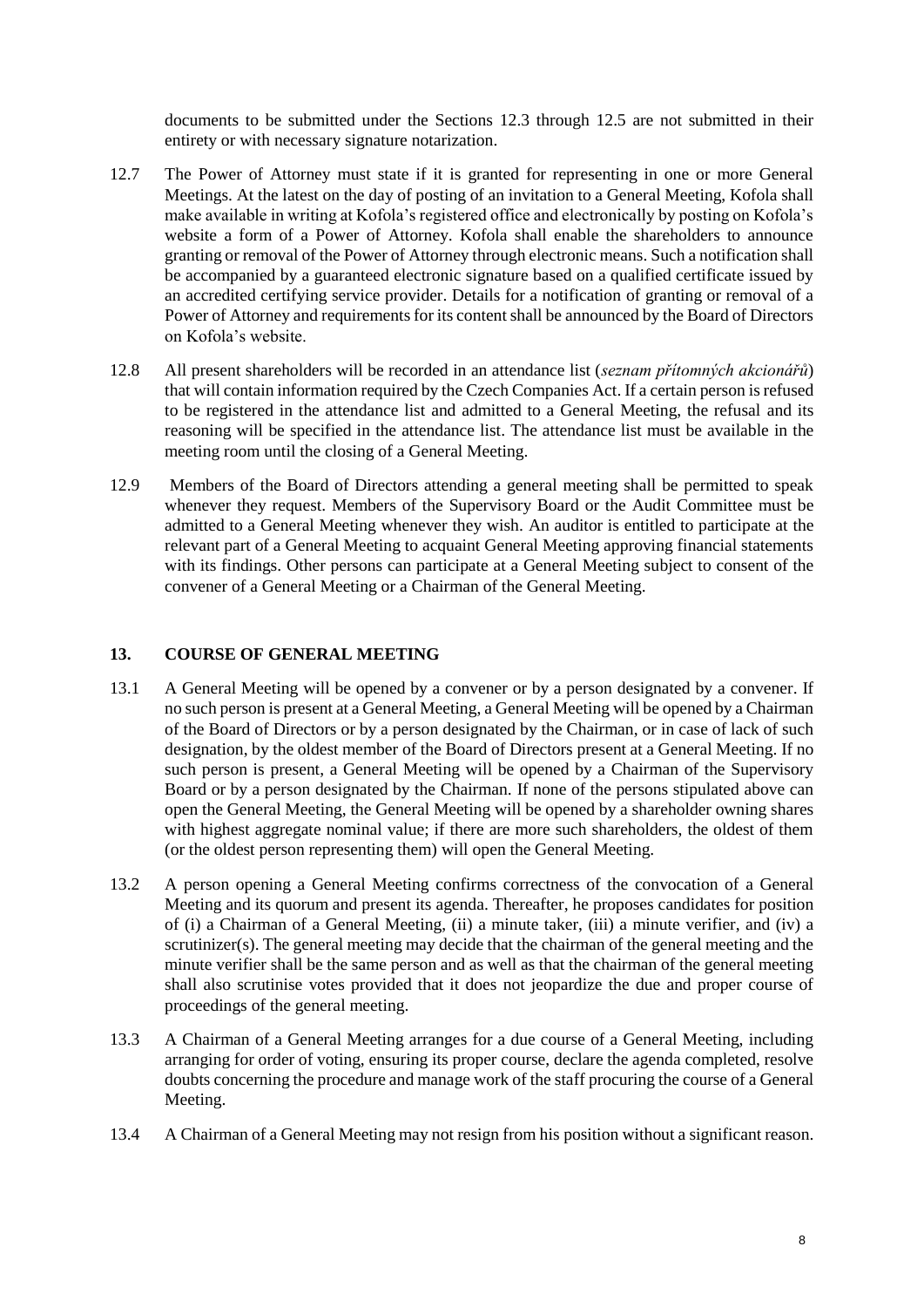- 13.5 After a Chairman of a General Meeting takes up his position, he will open each agenda item according to the order mentioned in the invitation. The Chairman will call a person who suggested a proposal to present the proposal and then will call a person who suggested a counterproposal to present the counter-proposal. Each shareholder suggesting a motion (i.e. a proposal or counter proposal) has 5 minutes for presentation of its motion, unless the Chairman of the General meeting decides otherwise.
- 13.6 After the motions for a particular agenda item are presented, the Chairman announces what motions have been submitted. The General Meeting shall first vote on proposals submitted by the Board of Directors, afterwards on proposals and counterproposals submitted by the Supervisory Board and afterwards on proposals and counterproposals submitted by the shareholders in the chronological order of their presentation. Once such proposal (counterproposal) is approved, other proposals (counterproposals) shall not be put to the vote.
- 13.7 Prior to the voting, the Chairman asks if there are any objections to the motions, and the General Meeting will listen to these objections, if any.
- 13.8 After the voting, the Chairman declares the outcome of the voting.
- 13.9 A General Meeting may decide that some matters included in the agenda of a General Meeting will be (i) postponed on a subsequent General Meeting or (ii) not discussed at all. Such decision can be adopted only for significant reasons and must be justified. Such decision cannot be adopted in case the relevant General Meeting has been convened on request of a qualified shareholder (unless such qualified shareholder consents to such decision).
- 13.10 A minute taker prepares minutes from a General Meeting. Minimal contents of the minutes is stipulated by law.

## **14. VOTING AT GENERAL MEETING**

- 14.1 Shareholders vote by raising a voting card indicating the number of votes pertaining to the respective shareholder.
- 14.2 Shareholders may also cast votes by correspondence voting. In such a case, shareholders cast their votes in writing at least one business day before a General Meeting is opened. Those shareholders who vote by correspondence voting are deemed present at the General Meeting but only for the purposes of voting for those agenda items for which they have casted votes by correspondence.
- 14.3 A correspondence voting must include:
	- (a) name, surname, date of birth and residence address of a shareholder (if a shareholder is an individual) or a representative of a shareholder;
	- (b) business name, registered seat and identification (registration) number of a shareholder (if a shareholder is a legal person);
	- (c) agenda item to which the voting relates;
	- (d) number and face value of shares of a shareholder with which the shareholder performs the voting;
	- (e) information whether a shareholder votes for, against or whether the shareholder abstains from voting; and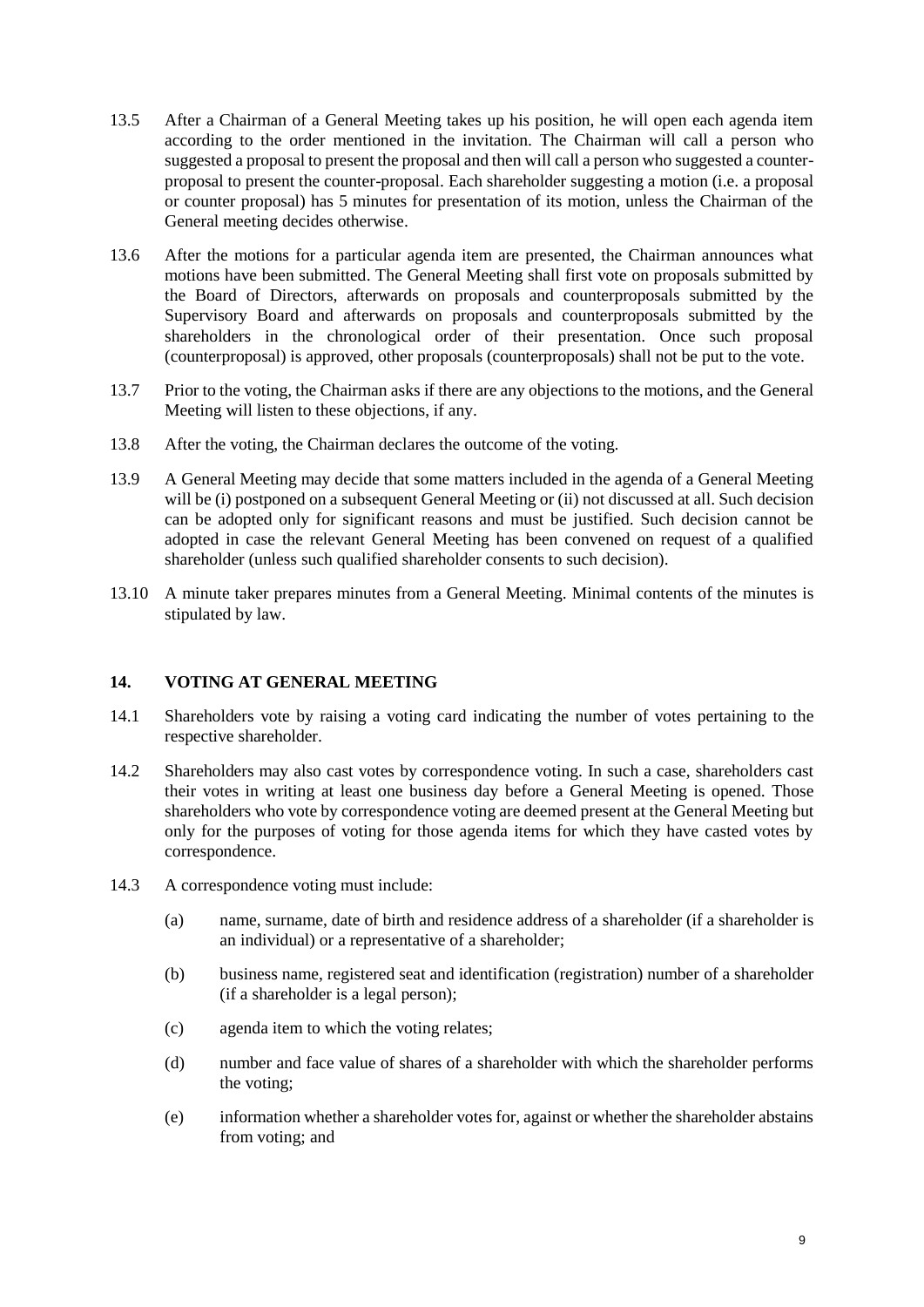- (f) legalized signature of a person who signs a correspondence voting; if a correspondence voting is signed by a proxy, the proxy must attach a Power of Attorney signed by the shareholder (if a shareholder is an individual) or signed by an authorized person on behalf of the shareholder (if a shareholder is a legal entity). Signatures on the Power of Attorney must be legalized.
- <span id="page-9-0"></span>14.4 In case a shareholder who is a legal entity performs the correspondence voting, a correspondence voting must be accompanied by an original or certified copy of a registry extract or another reliable document that will prove the existence of the shareholder and the authorization of the authorized person(s) to sign the correspondence voting on behalf of the shareholder or to sign the Power of Attorney based on which a proxy signed the correspondence voting. If these documents are not in Czech or English language, an official translation of the documents or a necessary part thereof into Czech or English language must be attached. These documents (except the Power of Attorney) may not be older than three (3) months. Signatures on the Power of Attorney must be notarized.
- 14.5 Kofola may admit a correspondence voting without the documents under the Section [14.4](#page-9-0) being submitted in their entirety or with necessary notarization if there is no doubt about the identity of such voting shareholder and the shareholder's power to cast the votes.
- 14.6 A correspondence voting that has been received by Kofola cannot be changed or cancelled. If the shareholder who cast corresponding votes will be also present at the General Meeting, correspondence voting is disregarded.

#### **15. BOARD OF DIRECTORS**

- 15.1 The Board of Directors is a statutory body of Kofola.
- 15.2 The Board of Directors is in particular authorized and obliged to:
	- (a) manage Kofola's business;
	- (b) ensure that Kofola's books are properly kept;
	- (c) submit ordinary, extraordinary, consolidated and, where appropriate, interim financial statements to the General Meeting for approval;
	- (d) submit a proposal on profit distribution or coverage of loss to the General Meeting; and
	- (e) take other actions required by the Czech Companies Act, other laws and these Articles of Association.
- 15.3 Notwithstanding other matters falling within the competence of the Board of Directors, the following matters shall require the adoption of a resolution by the Board of Directors:
	- (a) approving the draft consolidated economic and financial plan (the "budget") that will be presented to the Supervisory Board for approval,
	- (b) proposing the liquidation of any Kofola's subsidiary,
	- (c) defining the terms and conditions of remuneration of the management boards and supervisory boards of Kofola's subsidiaries,
	- (d) proposing amendments of the articles of association and approving the rules of procedure for supervisory and management boards of Kofola's subsidiaries,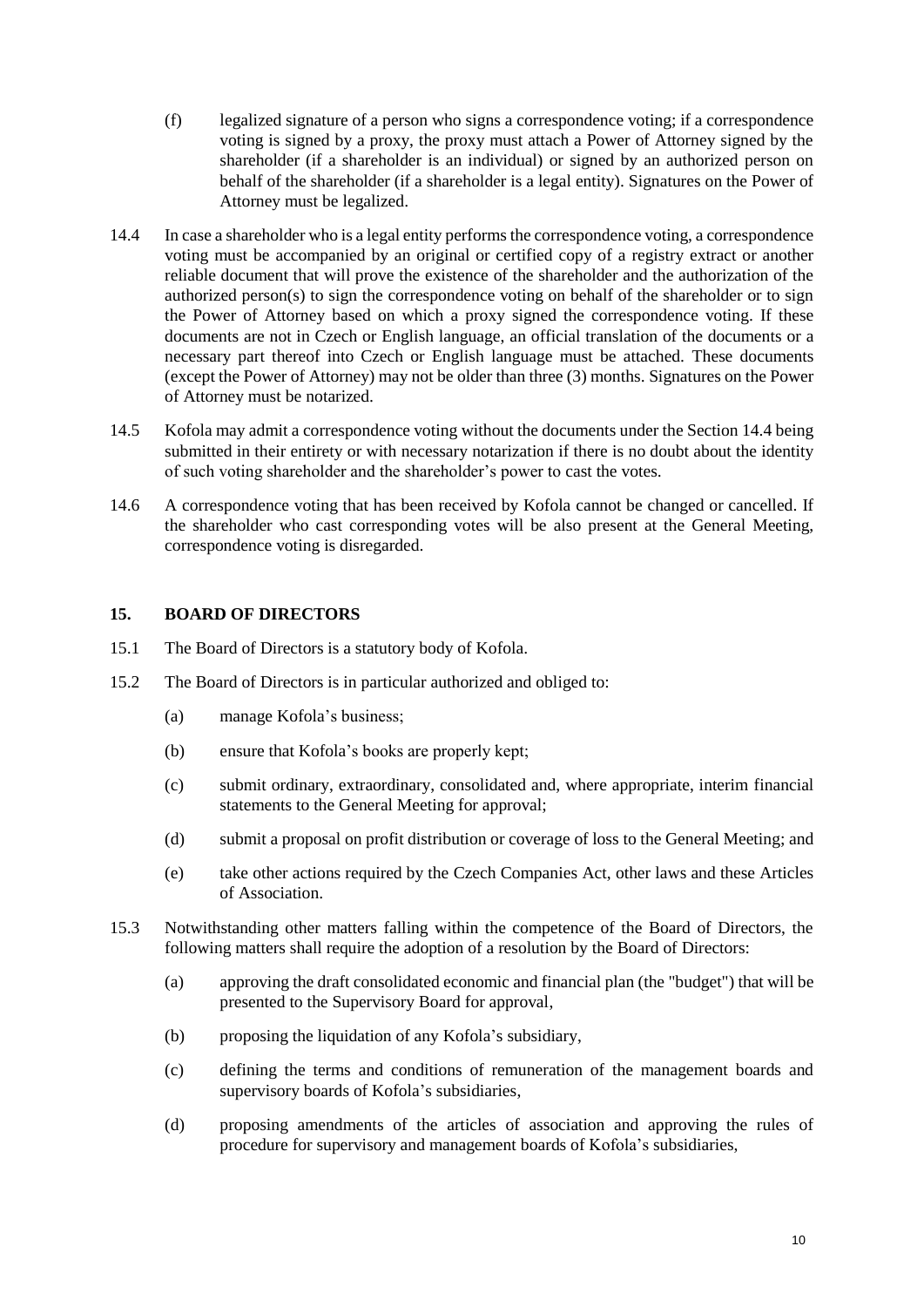- (e) unless the same matter falls within the competence of the Supervisory Board pursuant to Sec. [16.2](#page-11-0)**[Error! Reference source not found.](#page-11-0)**, issuing sureties by Kofola or its subsidiaries or creating security on the assets of Kofola or its subsidiaries, with a view to secure performance of obligations/discharge of liabilities by entities other than Kofola''s subsidiaries.
- 15.4 The Board of Directors must present a consolidated economic and financial plan (budget) for a following fiscal year of Kofola to the Supervisory Board no later than one month prior to the beginning of the following fiscal year of Kofola. If the Supervisory Board does not approve the budget, the Board of Directors will conduct activities based on the most recent approved annual budget. The Board of Directors is obliged to prepare and present to the Supervisory Board quarterly reports on the performance of Kofola's consolidated budget within twenty (20) days from the end of each calendar quarter.
- 15.5 The Board of Directors has six (6) members who are elected and recalled by the Supervisory Board.
- 15.6 The Board of Directors by the way of resolution of the Board of Directors adopted upon prior approval granted by the Supervisory Board – shall itself determine functions that particular members of the Board of Directors shall serve within the Board of Directors, with reservation that the Board of Directors shall always include Chairman of the Board of Directors (Chief Executive Officer) and Chief Financial Officer.
- 15.7 The term of a member of the Board of Directors is five (5) years. Reappointment is possible.
- 15.8 In case a legal entity is a member of the Board of Directors and is wound up, its legal successor does not become a member of the Board of Directors.
- 15.9 A member of the Board of Directors is, in compliance with Sec. 438 of the Act No. 89/2012 Coll., the Civil Code, authorized to entrust another person to represent Kofola in certain matters.
- 15.10 The Board of Directors grants or revokes a general proxy (*prokura*). Approval of the grant or revocation by the General Meeting is not required.
- 15.11 Meetings of the Board of Directors are convened as the need arises. The meetings are held at Kofola's registered office or at another venue upon consent of all the Board of Directors members.
- 15.12 The Board of Directors constitutes a quorum if a majority of its members is present or otherwise takes part in a meeting. It takes a decision by a majority of votes of present or otherwise participating members.
- 15.13 The Board of Directors elects and recalls from its members a chairman of the Board of Directors whose vote is decisive in case of equality of votes. The Board of Directors shall also elect from amongst its members two (2) Vice-Chairs of the Board of Directors.
- 15.14 A meeting of the Board of Directors is convened by a written or electronic invitation, stating the place, date, time of the meeting and its agenda. The invitation must be delivered to the members at least two (2) business days prior to the meeting, together with the materials that should be discussed by the Board of Directors. If there is a risk of delay, this deadline may be shortened to a reasonable extent.
- 15.15 If the Supervisory Board removes from office any member or members of the Board of Directors as a result of which the number of the Board of Directors members falls below five, the Supervisory Board must appoint on the same meeting new members of the Board of Directors in such a number which will guarantee the maintenance of the composition of the Board of Directors referred to in these Articles of Association.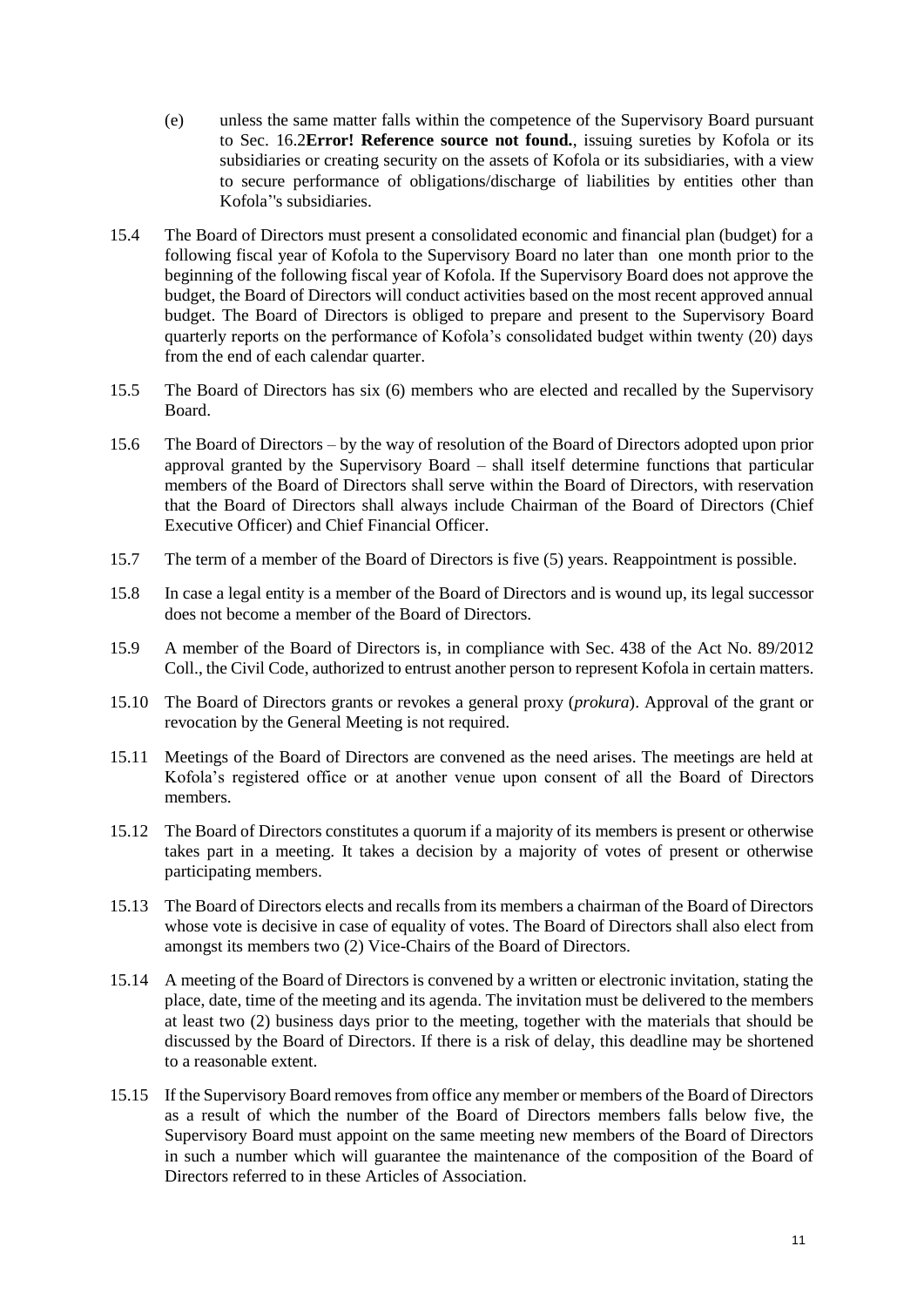- 15.16 If the term of office of any member or members of the Board of Directors terminates due to reasons other than their removal from office and, as a result, the number of the Board of Directors members falls below five, the Supervisory Board must, within fourteen (14) days of the occurrence of such fact, appoint a new member or members of the Board of Directors in such a number which will guarantee the maintenance of the composition of the Board of Directors referred to in these Articles of Association.
- 15.17 Members of the Board of Directors can adopt resolutions outside a meeting (*per rollam*) of the Board of Directors by use of technical means. The conditions of the decision-making must be determined so as to enable verification of identity of the member of the Board of Directors authorized to participate at the decision-making. The Board of Directors may also adopt decisions outside their meeting (*per rollam*) in writing. The proposal for adoption of a resolution outside their meeting is submitted by any member of the Board of Directors, provided that such member determines the deadline for voting and the manner of voting; the deadline must not be shorter than five (5) business days or longer than ten (10) business days. The member of the Board of Directors proposing a resolution will make a record of the resolution adopted outside the meeting and will inform the Board of Directors on adoption of the resolution.
- 15.18 Minutes of the meetings are drawn up and signed by the Chairman and a minute taker to document the course of the Board of Directors' meetings and its decisions; an attendance list is attached to the minutes.
- 15.19 The Board of Directors can adopt its Rules of Procedure that will regulate a course of meeting of the Board of Directors within the conditions stipulated by law and these Articles of Association. The Rules of Procedure may regulate establishment of committee(s) of the Board of Directors having the powers stipulated therein. The Rules of Procedure must also be approved by the Supervisory Board.

#### **16. SUPERVISORY BOARD**

- 16.1 The Supervisory Board is a controlling body of Kofola.
- <span id="page-11-0"></span>16.2 The Supervisory Board is in particular authorized and obliged to:
	- (a) elect and recall members of the Board of Directors as well as approve the Board of Directors decisions regarding determination of functions that particular members of the Board of Directors shall serve within the Board of Directors;
	- (b) supervise the exercising of powers by the Board of Directors and Kofola's activities;
	- (c) review all documents and records concerning Kofola's activities and check whether the accounting records are kept properly and in accordance with reality;
	- (d) check whether Kofola's business or other activities are carried out in accordance with other legal regulations and with the Articles of Association;
	- (e) review the ordinary, extraordinary, consolidated and, where appropriate, interim financial statements as well as a proposal on profit distribution or coverage of loss, and submit its opinions to the General Meeting;
	- (f) approve the budget of the capital group of Kofola prepared by Kofola's Board of Directors, approve any material change of the format used for preparing Kofola's budget;
	- (g) approve Kofola's long-term operating plans developed by the Board of Directors;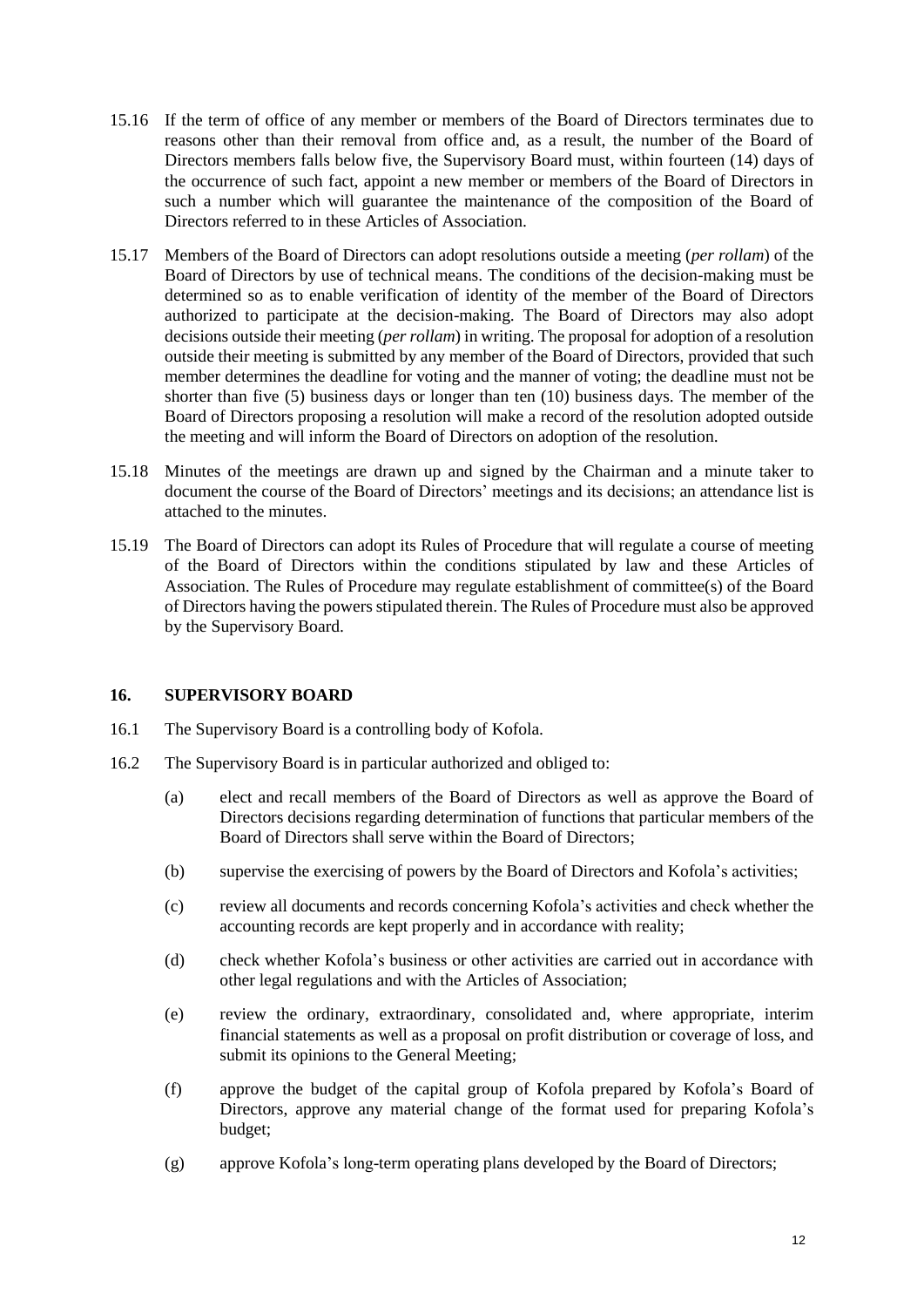- (h) approve any acquisition, purchase or disposal of shares in other entities, as well as joining any company or partnership, by Kofola or any of its subsidiaries, in case such transaction is not provided for in the budget of Kofola and its value exceeds EUR 20,000,000 or an equivalent of that amount;
- (i) to approve any transfer of assets for consideration or without, including transfer of shares, of Kofola or its subsidiaries whose value exceeds 20,000,000 EUR or the equivalent if such disposal of assets is not foreseen in the budget of Kofola;
- (j) approve the terms and conditions of remuneration of members of Kofola's Board of Directors;
- (k) approve the rules of procedure for Kofola's Board of Directors as well as any changes to those rules;
- (l) approve the rules of procedure for Kofola's Supervisory Board as well as any changes to those rules;
- (m) propose the appointment of an auditor to audit the financial statements of Kofola's subsidiaries;
- (n) take other actions required by the Czech Companies Act, other laws and these Articles of Association.
- 16.3 The Supervisory Board has four (4) members who are elected and recalled by the General Meeting.
- 16.4 The term of a member of the Supervisory Board is five (5) years. Reappointment is possible.
- 16.5 The General meeting may elect alternate member/s for filling free posts of members of the Supervisory Board according to the predefined order. If the alternate members are not elected the Supervisory Board, in which the number of members elected by the general meeting has not decreased by more than one half, may appoint substitute member until the next general meeting. The term of office of a substitute member of the Supervisory Board shall not be applied towards the term of office of a member of the Supervisory Board. In case a legal entity is a member of the Supervisory Board and is wound up, its legal successor does not become a member of the Supervisory Board.
- 16.6 The Supervisory Board holds at least one (1) meeting every calendar quarter. The meetings are held at Kofola's registered office or at another venue upon consent of all the Supervisory Board members.
- 16.7 The Supervisory Board constitutes a quorum if a majority of its members is present or otherwise takes part in a meeting. It takes a decision by a majority of votes of present or otherwise participating members.
- 16.8 The Supervisory Board meetings, save for issues which directly concern the Board of Directors or its members, and in particular their removal and liability, should be accessible and open to members of the Board of Directors.
- 16.9 The Supervisory Board elects and recalls from its members a chairman of the Supervisory Board whose vote is decisive in case of equality of votes.
- 16.10 A Supervisory Board meeting may be convened by the Chairman of the Supervisory Board acting on its own initiative or at the request of Kofola's Board of Directors or each member of Kofola's Supervisory Board. The meeting should be convened within two (2) weeks from the date when a relevant request is submitted by an authorised person, and the meeting should be scheduled for a date falling within four (4) weeks from the date of submitting the request. The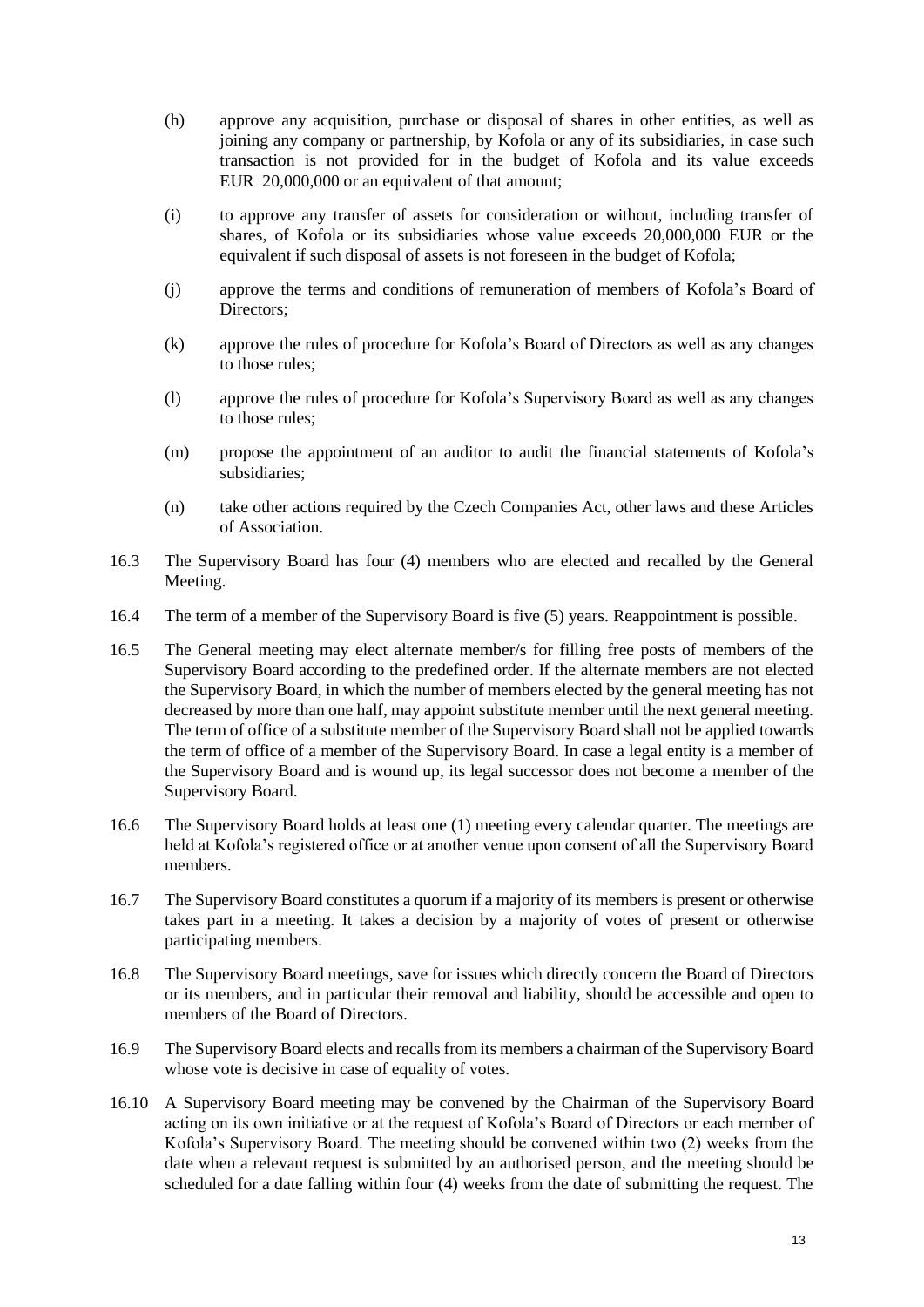Supervisory Board meetings must be convened by registered mail, electronic mail or fax sent at least two (2) weeks before the planned date of the meeting.

- 16.11 Members of the Supervisory Board can adopt resolutions outside a meeting (*per rollam*) of the Supervisory Board by use of technical means. The conditions of the decision-making must be determined so as to enable verification of identity of the member of the Supervisory Board authorized to participate at the decision-making. The Supervisory Board may also adopt decisions outside a meeting (*per rollam*) in writing. The proposal for adoption of a resolution outside a meeting is submitted by any member of the Supervisory Board, provided that such member determines the deadline for voting and the manner of voting; the deadline must not be shorter than two (2) business days or longer than ten (10) business days. The member of the Supervisory Board proposing a resolution will make a record of the resolution adopted outside the meeting and will inform the Supervisory Board on adoption of the resolution.
- 16.12 Minutes of the meetings are drawn up and signed by the Chairman and a minute taker to document the course of the Supervisory Board's meetings and its decisions; an attendance list is attached to the minutes.
- 16.13 The Supervisory Board can adopt its Rules of Procedure that will regulate a course of meetings of the Supervisory Board within the conditions stipulated by law and these Articles of Association. The Rules of Procedure may regulate establishment of committee(s) of the Supervisory Board having the powers stipulated therein.

#### **17. AUDIT COMMITTEE**

- 17.1 Kofola forms the Audit Committee. The Audit Committee is composed of three (3) members appointed and recalled by the General Meeting from among members of the Supervisory Board or third parties.
- 17.2 Powers of the Audit Committee are stipulated by law.
- 17.3 The Audit Committee constitutes a quorum if a majority of its members is present or otherwise takes part in a meeting. It takes a decision by a majority of votes of present or otherwise participating members.
- 17.4 The term of a member of the Audit Committee is five (5) years. Reappointment is possible.
- 17.5 The Audit Committee elects and recalls from its members a chairman of the Audit Committee whose vote is decisive in case of equality of votes.
- 17.6 A meeting of the Audit Committee is convened by a written or electronic invitation, stating a place, date, time of the meeting and its agenda. The invitation must be delivered at least 14 days prior to the meeting, together with the materials that should be discussed by the Audit Committee. If there is a risk of delay, this deadline may be shortened to a reasonable extent.
- 17.7 Members of the Audit Committee can adopt resolutions outside a meeting (*per rollam*) of the Audit Committee by use of technical means. The conditions of the decision-making must be determined so as to enable verification of identity of a member of the Audit Committee authorized to participate at the decision-making. The Audit Committee may also adopt decisions outside the meeting (*per rollam*) in writing. The proposal for adoption of a resolution outside the meeting is submitted by any member of the Audit Committee, provided that such member determines the deadline for voting and the manner of voting; the deadline must not be shorter than 7 business days or longer than 14 business days. The member of the Audit Committee proposing a resolution will make a record of the resolution adopted outside a meeting and will inform the Audit Committee on adoption of the resolution.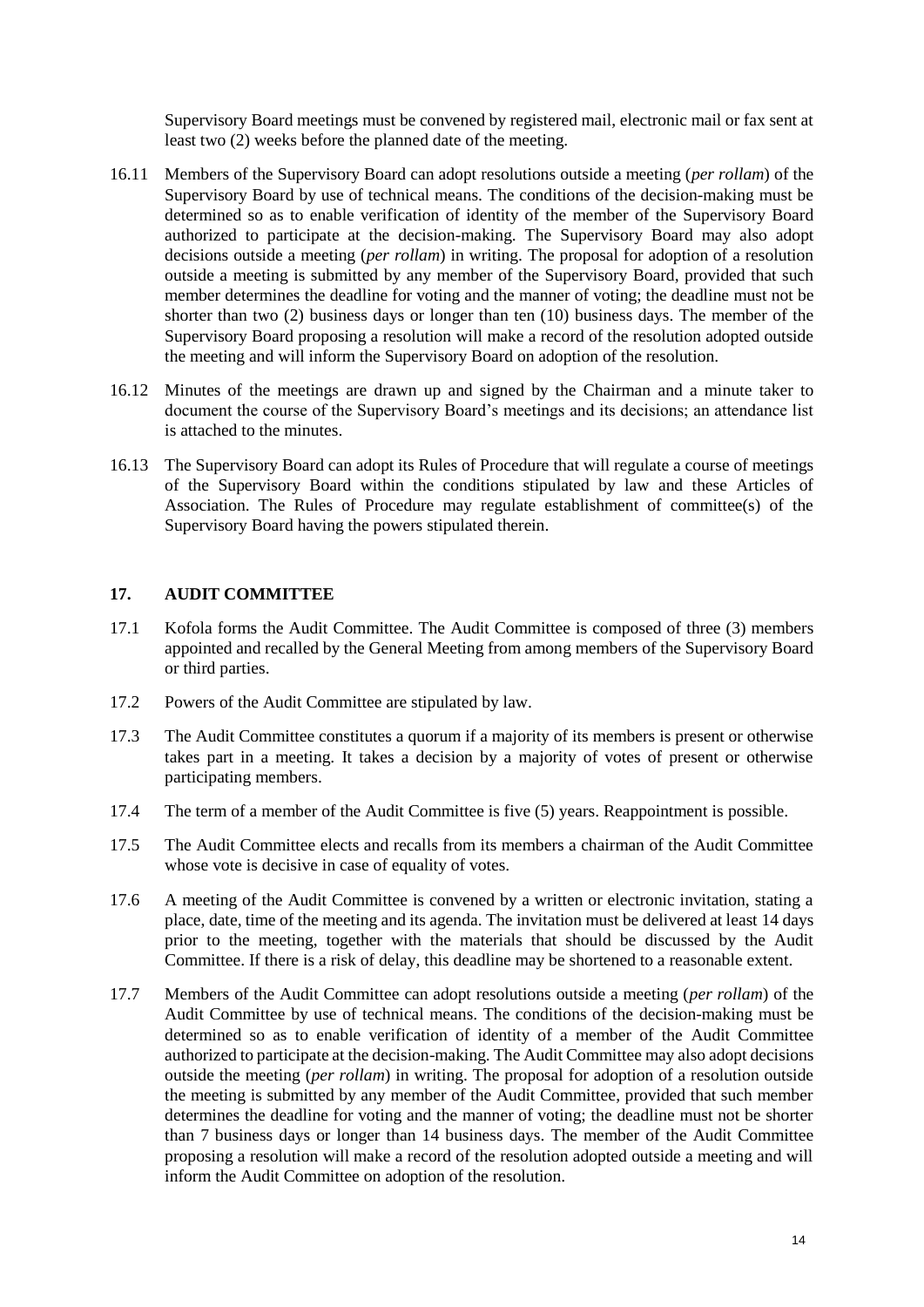- 17.8 Minutes of meetings are drawn up and signed by the Chairman and a minute taker to document the course of the Audit Committee's meetings and its decisions; an attendance list is attached to the minutes.
- 17.9 The Audit Committee can adopt its Rules of Procedure that will regulate course of meetings of the Audit Committee within the conditions stipulated by law and these Articles of Association. The Rules of Procedure may regulate establishment of committee(s) of the Audit Committee having the powers stipulated therein.

## **18. ACTING ON BEHALF OF COMPANY, SIGNING ON BEHALF OF COMPANY**

- 18.1 The chairman of the Board of Directors together with one member of the Board of Directors or Vice-Chair of the Board of Directors together with one member of the Board of Directors shall represent Kofola.
- 18.2 The person who signs on behalf of Kofola attaches its signature and information on its position next to Kofola's business name,
- 18.3 The Board of Directors may authorise one of its members to act on behalf of Kofola in a specific legal matter individually.
- 18.4 In compliance with the way of representing Kofola specified in par. 1 members of the Board of Directors are entitled to grant on behalf of Kofola a power of attorney to other person to represent Kofola.

#### **19. CHANGES TO REGISTERED CAPITAL, FINANCIAL ASSISTANCE, DIVISION OF PROFIT AND COMPANY'S FUNDS**

- 19.1 Unless stated otherwise, the increase and decrease of the registered capital will be governed by the relevant provisions of the Czech Companies Act.
- 19.2 Decrease of the registered capital by withdrawal of shares from circulation based on a draw is not allowed.
- 19.3 Kofola may provide financial assistance under the terms set out by the Czech Companies Act.
- 19.4 A share in profit may be distributed among the shareholders, members of Kofola's bodies and Kofola's employees in the amount subject to the General Meeting's approval. The General Meeting may approve distribution of profit among other persons than those listed in the preceding sentence.
- 19.5 Kofola may distribute interim dividends under the terms stipulated by the Czech Companies Act.
- 19.6 Unless a resolution of the General Meeting or an agreement with a shareholder provides otherwise, Kofola will distribute a share in profit in cash form (i) to the address maintained in the register of book-entry securities as of the decisive date for exercising the right to a profit share or (ii) to a shareholder's bank account which a shareholder communicated to Kofola for the purpose of payment of a share in profit in cash form.
- 19.7 Unless the law provides otherwise, Kofola is not obliged to create and replenish a reserve fund. Kofola may create and replenish a voluntary fund pursuant to legal regulations, for instance from profit or other own sources. Voluntary funds may be used in full or in part in compliance with legal regulations or may be cancelled.